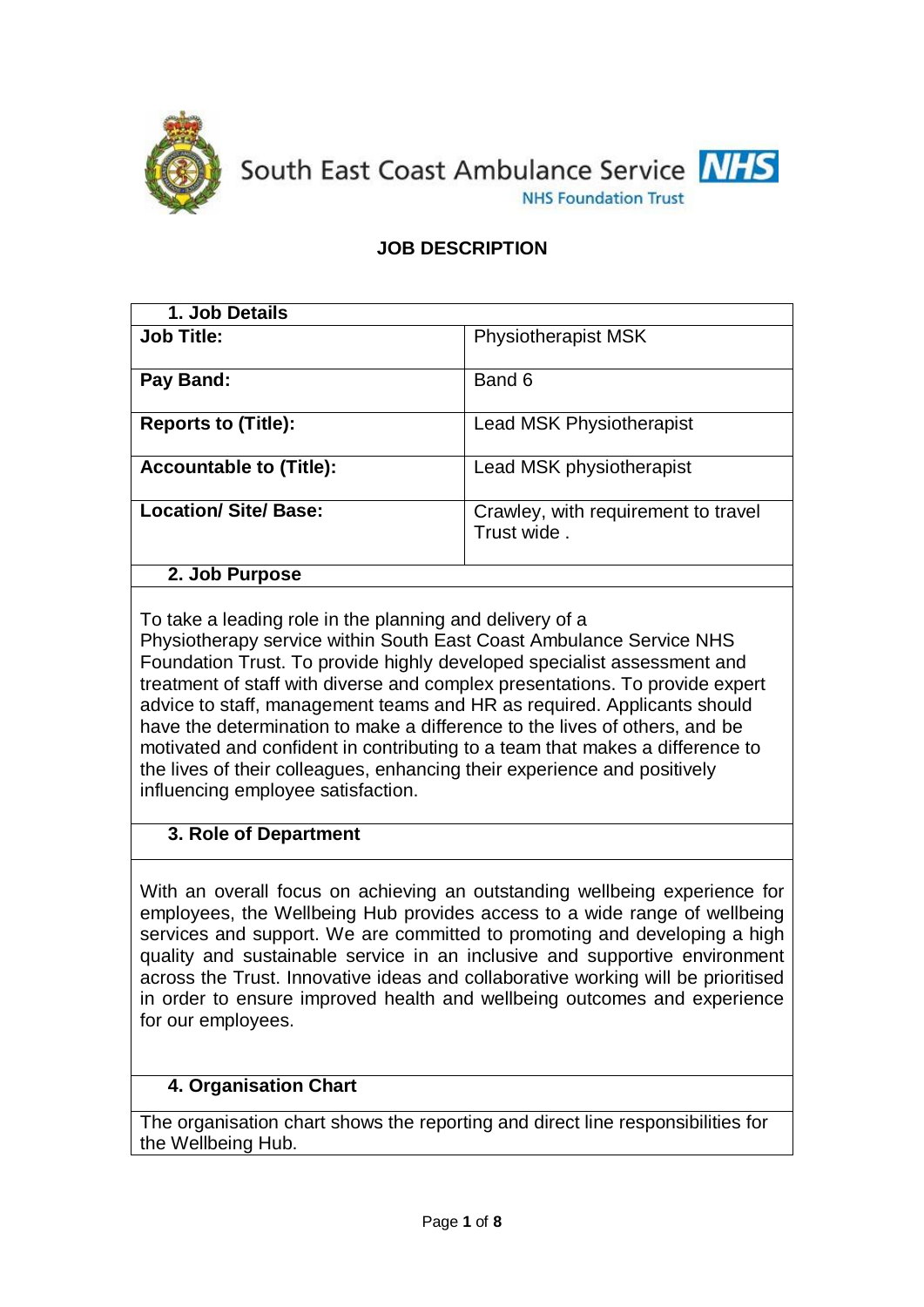

\*MSK - Musculoskeletal

### 5. **Duties & Responsibilities**

Be professionally and legally responsible and accountable for all aspects of your own work, including the management of patients in your care. Ensuring a high standard of clinical care.

Provide highly developed specialist assessment and treatment of staff with diverse or complex presentations/ multiple pathologies. To provide expert advice to staff, management teams and HR as required.

Work closely with Occupational Health (OH) staff in the implementation of appropriate rehabilitation programmes and with Managers across the Trust to minimise incidences of musculo-skeletal problems.

Formulate comprehensive individual treatment programmes, using highly developed specialist skills in assessment, analysis and clinical reasoning. Using both clinical and non-clinical facts and knowledge of a range of evidence based treatments.

Provision of clinical advice and guidance on case management to other members of the Wellbeing Team, OH Service, HR and Managers. Be responsible for maintaining accurate and comprehensive patient treatment records in line with Trust protocols and the Chartered Society of Physiotherapy [CPS] Service Standards.

Provide specialist expertise within musculoskeletal physiotherapy and multidisciplinary colleagues, through specialist advice and education.

To be able to motivate and persuade clients to work with treatment/ management programmes and work towards agreed goals.

Be responsible for equipment used in carrying out therapy duties. Be aware of Health & Safety aspects of the role and implement protocols which may be required to improve the safety of your work area, including your prompt recording of accidents to senior staff and ensuring equipment use is safe. The Physiotherapist must be able to manage clinical risk within their own patient caseload.

Accept clinical responsibility for designated caseload of patients and to organise this effectively and efficiently with regard to clinical priorities and time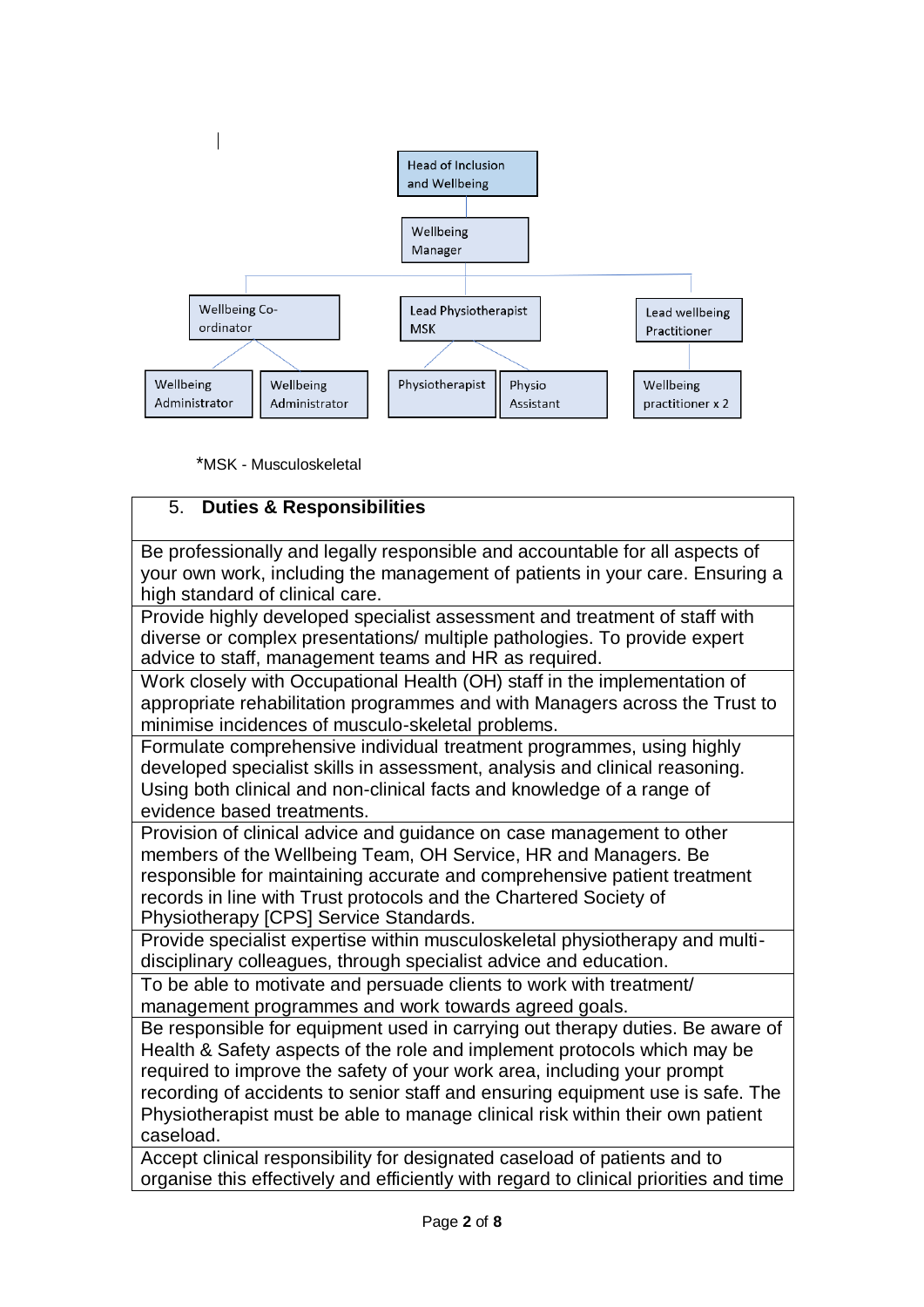availability.

Demonstrate physical ability to carry out physiotherapy assessments and intervention including manual therapy techniques, therapeutic handling and manual handling equipment. Treatments may necessitate working in restricted positions or limited space.

Ability to use computerised record systems to access staff information and to record data accurately in line with the data protection act and Trust guidelines. Adhere to CSP Code of Professional Conduct and Practice at all times.

Responsible for maintaining own competency to practice through CPD activities, and maintain a portfolio which reflects personal development. Demonstrate a sound understanding of Clinical Governance and risk management and apply to the work situation.

Supervise, initiate and participate in evidence-based projects, including recommendations for change in practice and to lead in departmental research and audit within clinical area.

Communicate effectively and work collaboratively with colleagues in the Wellbeing Hub, Occupational Health Service, and with providers to develop a holistic approach to Health & Wellbeing and the development of a healthier workplace.

Lead and be proactive in seeking transformational change within the service to benefit patients and staff

Use specialist knowledge to refer to other health disciplines as appropriate.

Ability to manage potentially stressful, upsetting or emotional situations in an empathetic manner.

Deal with people suffering from illnesses or pain states that may lead to anxiety and aggressive behaviour.

#### **Values**

The Post holder will be required to demonstrate compassionate care in their daily work and adopt the 6 Cs - NHS values essential to compassionate care: **Care, Compassion, Competence, Communication, Courage and Commitment**. Post- holders will also be required to understand and work in accordance with the NHS constitution and put the patient at the heart of their work.

#### **Safeguarding Children, Young People and Adults**

South East Coast Ambulance NHS Trust is committed to safeguarding and promoting the welfare of children, young people and adults at risk of abuse and neglect, and expects all staff and volunteers to share this commitment. All staff are required to adhere to the trust's safeguarding policy and understand their individual safeguarding responsibilities

#### **Equality and Diversity/Equal Opportunities**

The Trust recognises the need for a diverse workforce and is committed to Equal Opportunities. It seeks to eliminate unlawful discrimination against colleagues, potential employees, patients or clients on the grounds of sex, marital status, disability, sexual orientation, gender identity, age, race, ethnic or national origin, religion, pregnancy/maternity, political opinion, or trade union membership and to promote equality of opportunity and good relations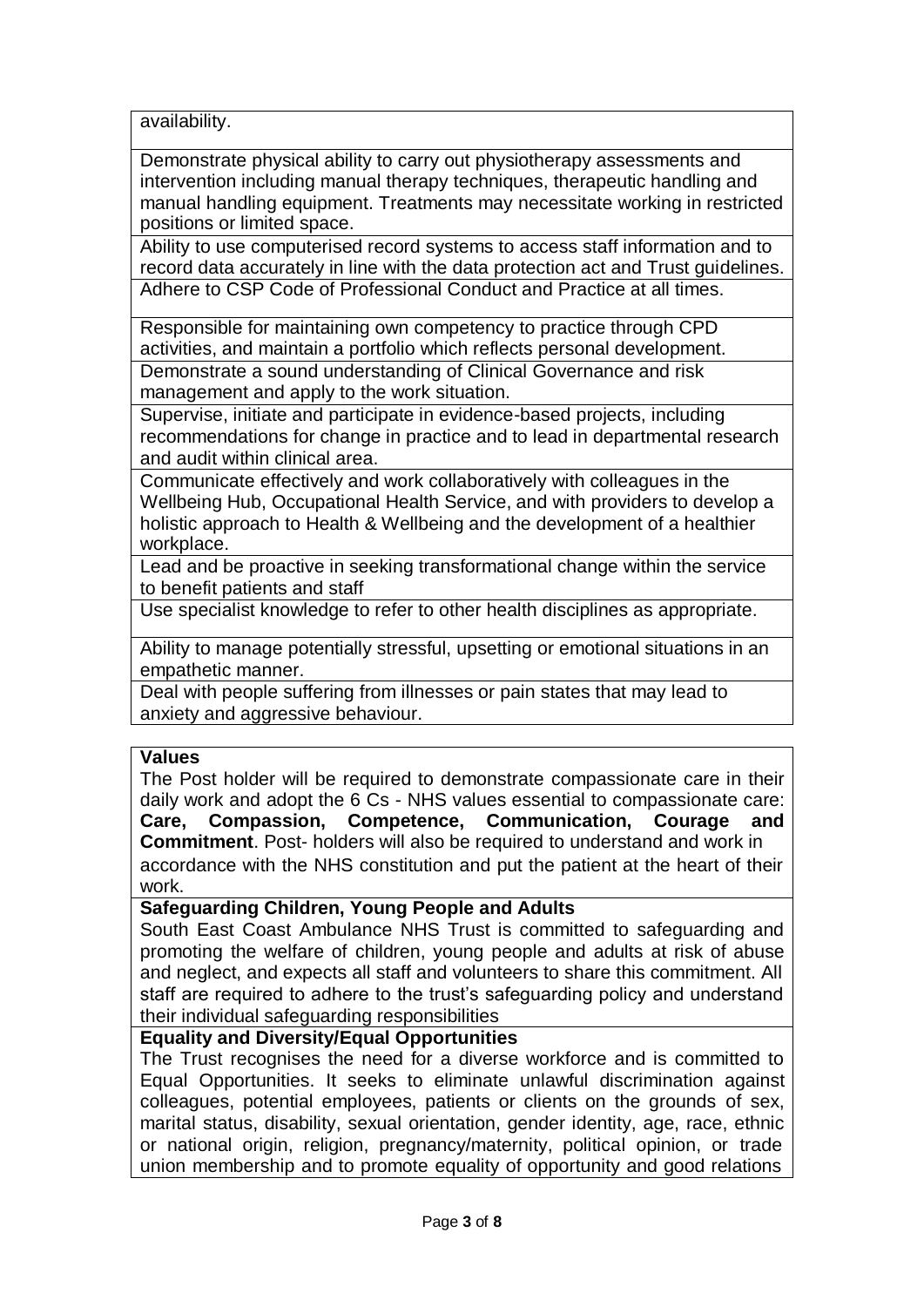between staff and clients. Individuals, including volunteers, contractors and temporary workers, must at all times indicate an acceptance of these principles and fulfil their responsibilities with regard to equality legislation and the Trust's Equality Diversity and Human Rights Policy and protocols. Similarly, all individuals have a responsibility to highlight any potentially discriminatory practice to their line manager, human resources department or trade union/professional associations, ensure that they treat everyone with respect and consideration and attend relevant mandatory training.

## **Corporate governance:**

High standards of governance are vital in healthcare organisations. Good governance sets the boundaries and structures in which we are able to function safely and provide the most effective care to our patients. Weask all employees to:

- Familiarise yourself with and apply Trust-wide and local policies, procedures and other formal instructions;
- Act within the scope of your authority and/or practice at all times. Limits of financial authority are set out in our Standing Financial Instructions;
- Undertake the statutory and mandatory training suitable to your role and maintain any relevant professional registration(s);
- Maintain accurate and timely records wherever required; and
- Notify the Trust if you identify any areas for improvement in any areas of corporate governance so that we can learn and improve.

## **Infection Prevention and Control**

The prevention and control of infection is recognised as everyone's responsibility. All staff, bank workers, volunteers and contractors, both clinical and non-clinical are required to make every effort to maintain high standards of infection control in accordance with the Trust's Infection Prevention and Control Policy and The Health and Social Care Act 2008

## **Financial Management**

- Ensure that the Trust's funds are properly used, represent value for money and can withstand public scrutiny.
- Where applicable, provide strong budget management for the defined area of management responsibility and monitor expenditure against those budgets.
- Act within Standing Orders and Standing Financial Instructions of the Trust.

## **Health, Safety and Security**

- Meet Health and Safety legislation and move towards an environment where health and safety considerations are firmly embedded in the planning and decision making processes and the 'culture' of own area of responsibility.
- Promote, monitor and maintain best practice in health, safety and security
- All individuals have a responsibility, under the Health and Safety at Work Act (1974) and subsequently published regulations, to ensure that the Trust's health and safety policies and procedures are complied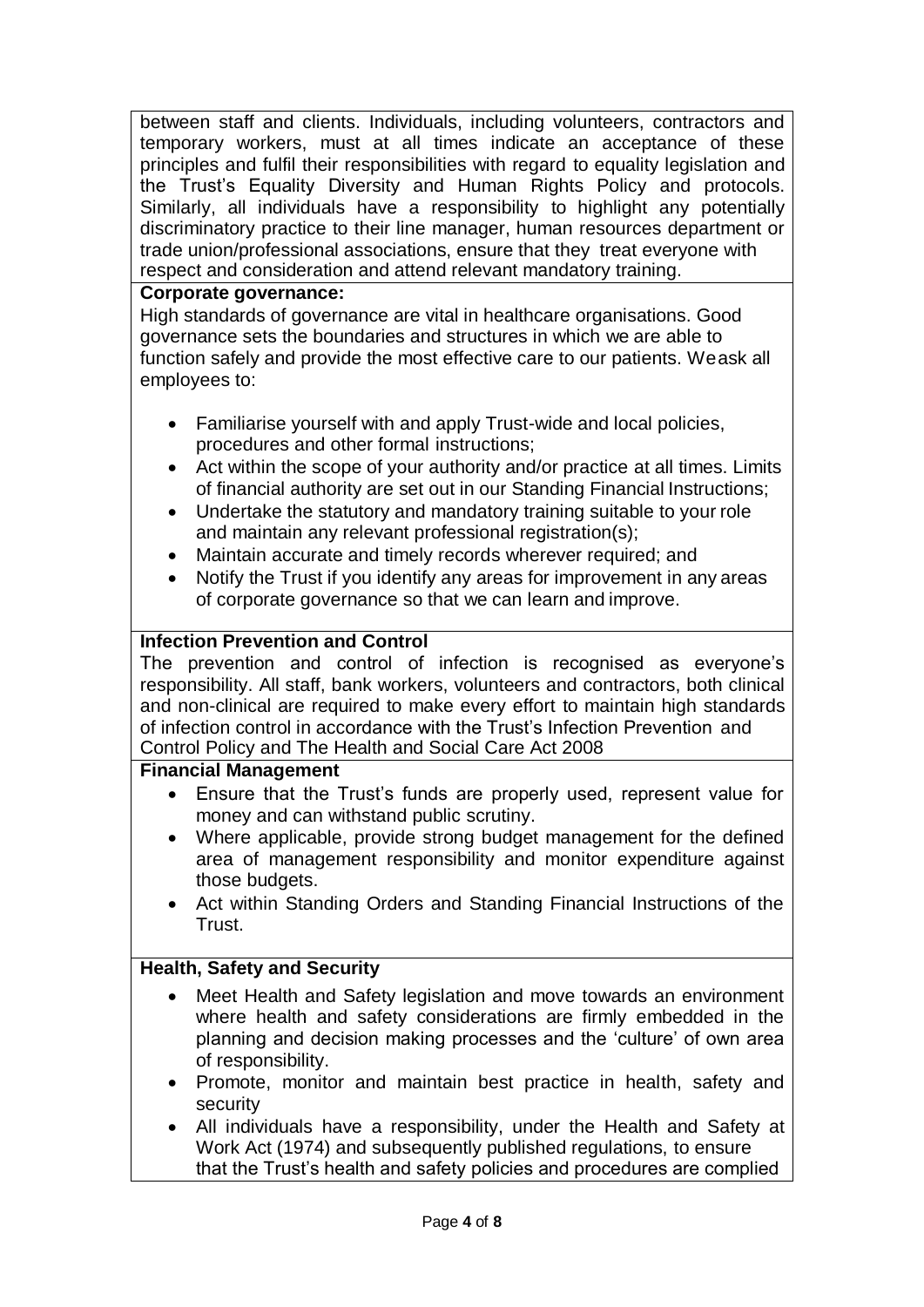with to maintain a safe working environment for patients, visitors and employees. All staff have a duty to protect their own health and safety and that of others persons who may be affected by their acts or omissions.

 In addition, managers have specific responsibilities relating to health and safety activities including consenting to breaches; conniving to breach legislation or neglecting their duties under the legislation. Trust's objectives in accordance with the Trust's risk management strategy and policies.

#### **Policies**

- The duties and responsibilities of the post will be undertaken in accordance with the policies, procedures and practices of the Trust, which may be amended from time to time.
- Patient Safety is a key priority for the Trust. It is your responsibility to ensure that you are fully compliant with SECAmb policies and procedures in respect of patient safety, for example Risk Management, Infection Prevention and Control, Safeguarding children and vulnerable adults.

### **Confidentiality / Data Protection / Freedom of Information:**

Individuals (including volunteers, contractors and temporary workers) must maintain the confidentiality of information about patients, staff and other health service business in accordance with the Data Protection Act 1998. Individuals must not, without prior permission, disclose any information regarding patients or staff. If any individual has communicated any such information to an unauthorised person that individual(s) could be liable for disciplinary action which could result in dismissal. Moreover, the Data Protection Act 1998 also renders an individual liable for prosecution in the event of unauthorised disclosure of information.

Following the Freedom of Information Act (FOI) 2005, individuals must apply the Trust's FOI procedure.

In addition, managers have specific responsibilities to ensure that their staff maintain the confidentiality and security of all information that is dealt with in the course of performing their duties it is in accordance with the requirements of the Data Protection Act 1998 and the principles of Caldicott. Managers should also ensure that their staff are aware of their obligations under legislation such as the Freedom of Information Act 2000; Computer Misuse Act 1990, and that staff are updated with any changes or additions relevant to legislation.

#### **Review**

This document provides an outline of the main responsibilities of the post. It is not intended to be an exhaustive list of duties. Its content will be subject to regular review in conjunction with the postholder.

| Date Reviewed: | 09.03.21              |            |
|----------------|-----------------------|------------|
| Reviewed By:   | Manager: Jade Bennett | Signature  |
|                | Postholder:           | Signature: |

#### **PERSON SPECIFICATION**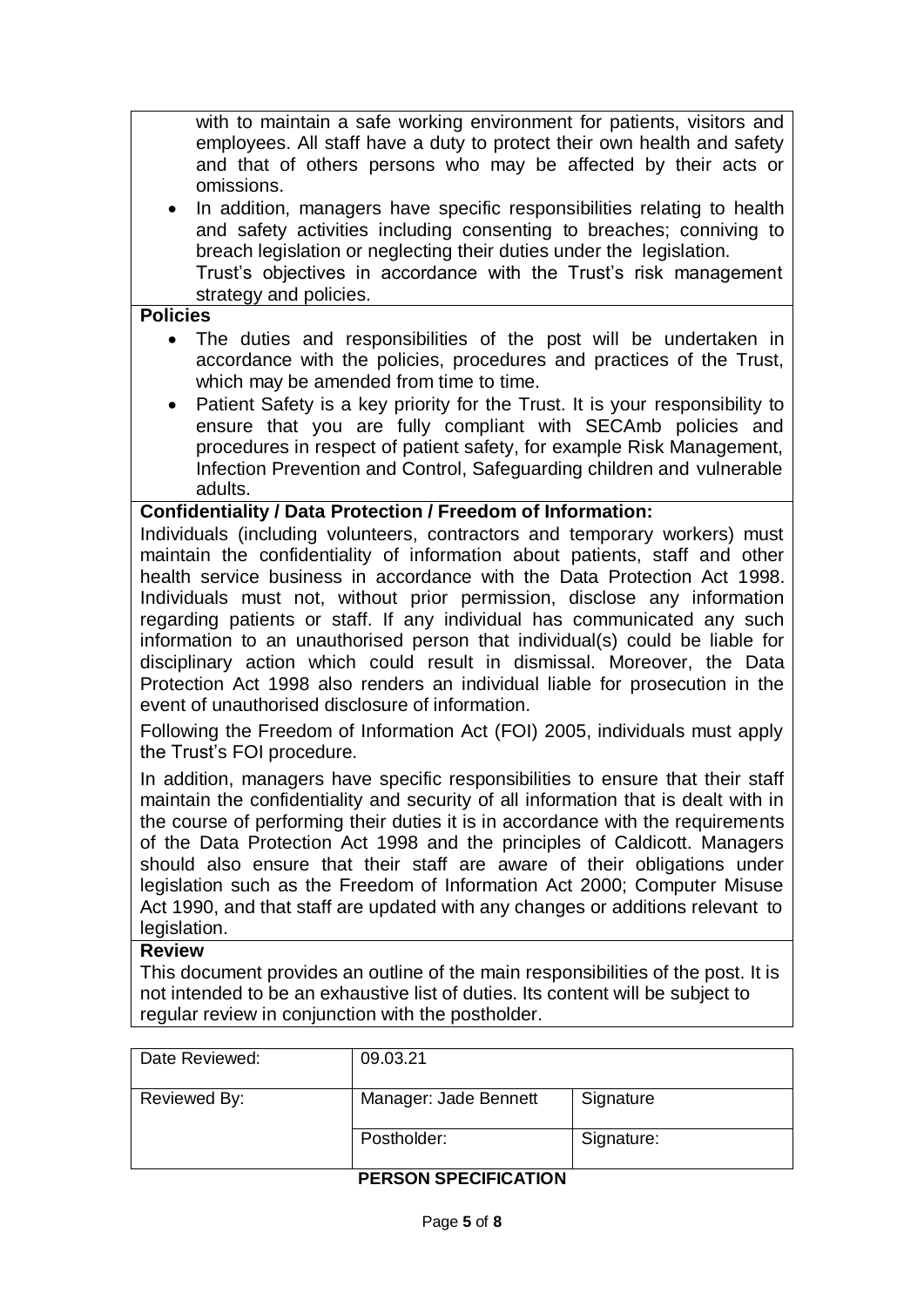| <b>Factors</b>                            | <b>Essential</b>                                                                                                            | <b>Desirable</b> | <b>Assessment</b>                                                  |
|-------------------------------------------|-----------------------------------------------------------------------------------------------------------------------------|------------------|--------------------------------------------------------------------|
|                                           | The essential criteria are those<br>which the role cannot operate<br>without.                                               |                  | Application<br>Form (App)<br>· Interview (I)<br>• Assessment (Ass) |
| <b>Qualifications/</b><br><b>Training</b> | Diploma/Degree in                                                                                                           |                  | App/I                                                              |
|                                           | Physiotherapy                                                                                                               |                  |                                                                    |
|                                           | <b>HCPC registered Physiotherapist</b>                                                                                      |                  |                                                                    |
|                                           | <b>Evidence of CPD</b>                                                                                                      |                  |                                                                    |
| <b>Knowledge</b>                          | Practical experience to post<br>graduate diploma level or<br>equivalent.                                                    |                  | <b>App/I</b>                                                       |
|                                           | Up to date with professional<br>practice and research                                                                       |                  |                                                                    |
|                                           | Experience of working<br>autonomously and unsupervised.                                                                     |                  |                                                                    |
|                                           | To demonstrate a sound<br>understanding of clinical                                                                         |                  |                                                                    |
|                                           | governance, including ability to<br>audit own and teams' practice.                                                          |                  |                                                                    |
| Aptitudes / Attributes                    | Ability to assess, manage & treat<br>musculoskeletal conditions<br>effectively.                                             |                  | App/I                                                              |
|                                           | The ability to discuss clinical<br>reasoning in the management of<br>MSK conditions.                                        |                  |                                                                    |
|                                           | Ability to collect and analyse<br>complex data to assist in<br>managing performance.                                        |                  |                                                                    |
|                                           | Highly developed dexterity, co-<br>ordination and palpatory senses<br>for assessment and manual<br>physiotherapy treatment. |                  |                                                                    |
|                                           | Ability to produce clear written<br>documentation of intervention &<br>reports.<br>Good interpersonal and                   |                  |                                                                    |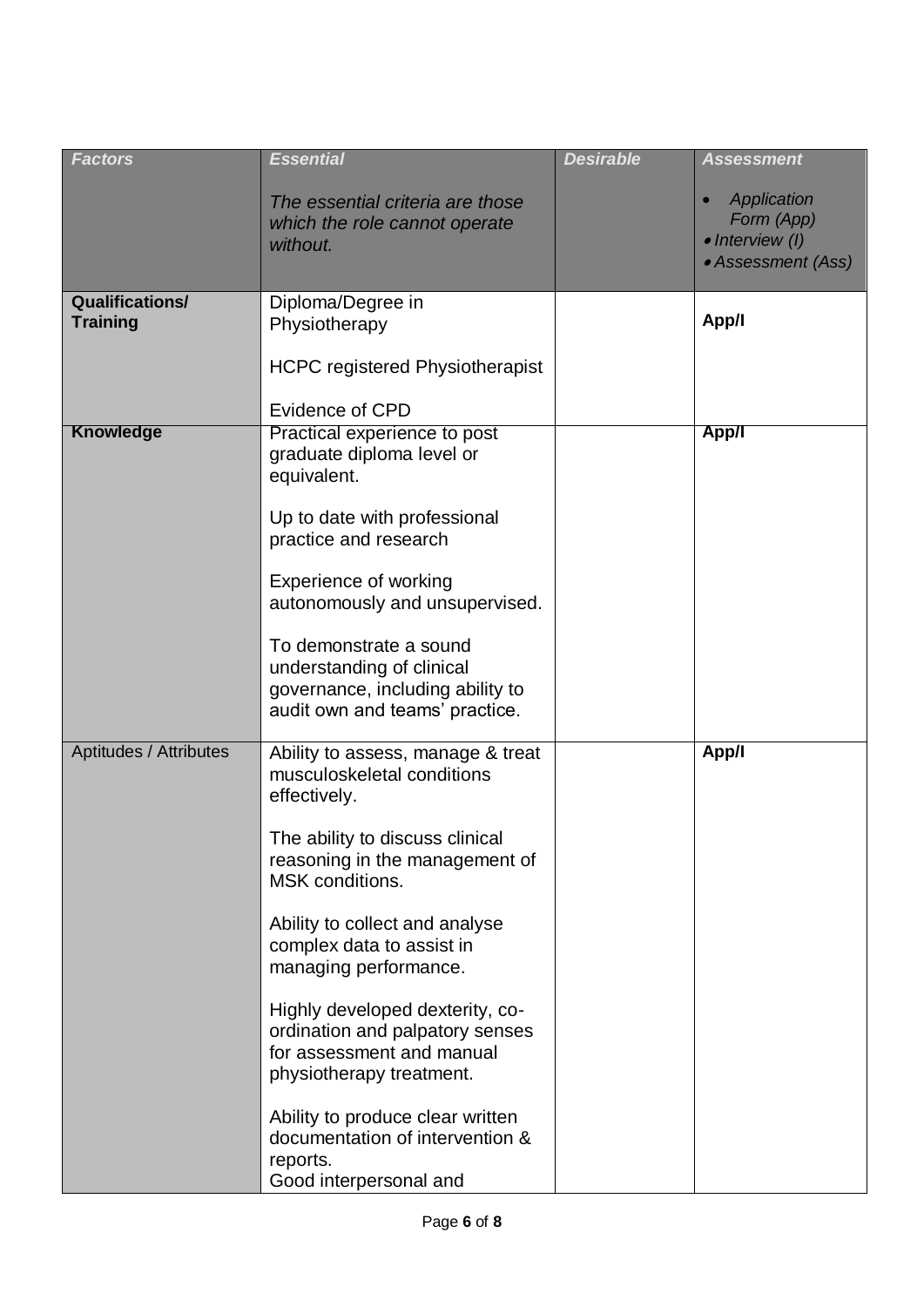|                           | organisational skills                                                                                                                                                                    |       |
|---------------------------|------------------------------------------------------------------------------------------------------------------------------------------------------------------------------------------|-------|
|                           | Ability to communicate complex<br>and sensitive information to<br>patients and other health<br>professionals                                                                             |       |
|                           | Ability to plan, prioritise and<br>deliver work within strict time<br>scales.                                                                                                            |       |
|                           | Accuracy and attention to detail<br>and concern for quality.<br>Ability to work under pressure<br>with competing and changing<br>demands.                                                |       |
|                           | Ability to work with regular<br>interruptions and exposure to<br>prolonged intense concentration<br>due to the unpredictable nature<br>of the job.                                       |       |
|                           | Requirement to prioritise,<br>especially in times of client crisis<br>and remain flexible within daily<br>working arrangements, demand<br>constraints and limited time and<br>resources. |       |
| <b>Personal Qualities</b> | High level of work organisation,<br>self-motivation, drive for<br>performance and improvement,<br>and flexibility in approach and<br>attitude.                                           | App/I |
|                           | Strong sense of commitment to<br>openness, honesty and integrity<br>in undertaking the role.                                                                                             |       |
|                           | Ability to change communication<br>style and approach.                                                                                                                                   |       |
|                           | Confident manner and approach.                                                                                                                                                           |       |
| Other                     | Ability to travel between and<br>work out of other sites for work<br>purposes                                                                                                            |       |